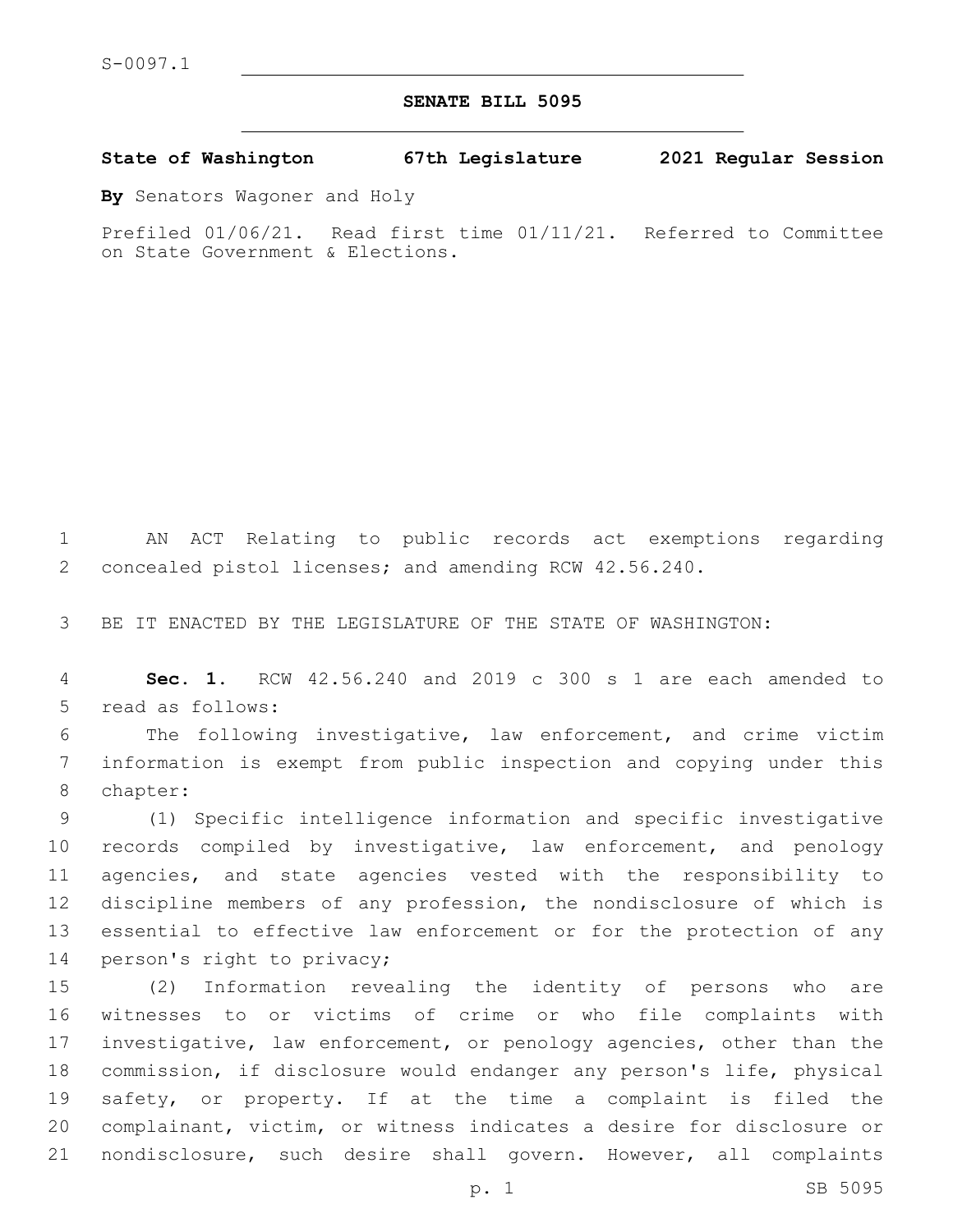filed with the commission about any elected official or candidate for public office must be made in writing and signed by the complainant 3 under oath;

 (3) Any records of investigative reports prepared by any state, county, municipal, or other law enforcement agency pertaining to sex offenses contained in chapter 9A.44 RCW or sexually violent offenses as defined in RCW 71.09.020, which have been transferred to the Washington association of sheriffs and police chiefs for permanent 9 electronic retention and retrieval pursuant to RCW 40.14.070(2)(b);

 (4) License applications, licenses, notices of license denials, 11 and any documents associated with a license or license application, under RCW 9.41.070; copies of license applications or information on the applications may be released to law enforcement or corrections 14 agencies;

 (5) Information revealing the specific details that describe an alleged or proven child victim of sexual assault under age eighteen, or the identity or contact information of an alleged or proven child victim of sexual assault who is under age eighteen. Identifying information includes the child victim's name, addresses, location, photograph, and in cases in which the child victim is a relative, stepchild, or stepsibling of the alleged perpetrator, identification of the relationship between the child and the alleged perpetrator. Contact information includes phone numbers, email addresses, social 24 media profiles, and user names and passwords;

 (6) Information contained in a local or regionally maintained gang database as well as the statewide gang database referenced in 27 RCW 43.43.762;

 (7) Data from the electronic sales tracking system established in 29 RCW 69.43.165;

 (8) Information submitted to the statewide unified sex offender notification and registration program under RCW 36.28A.040(6) by a person for the purpose of receiving notification regarding a registered sex offender, including the person's name, residential 34 address, and email address;

 (9) Personally identifying information collected by law enforcement agencies pursuant to local security alarm system programs and vacation crime watch programs. Nothing in this subsection shall be interpreted so as to prohibit the legal owner of a residence or business from accessing information regarding his or her residence or 40 business;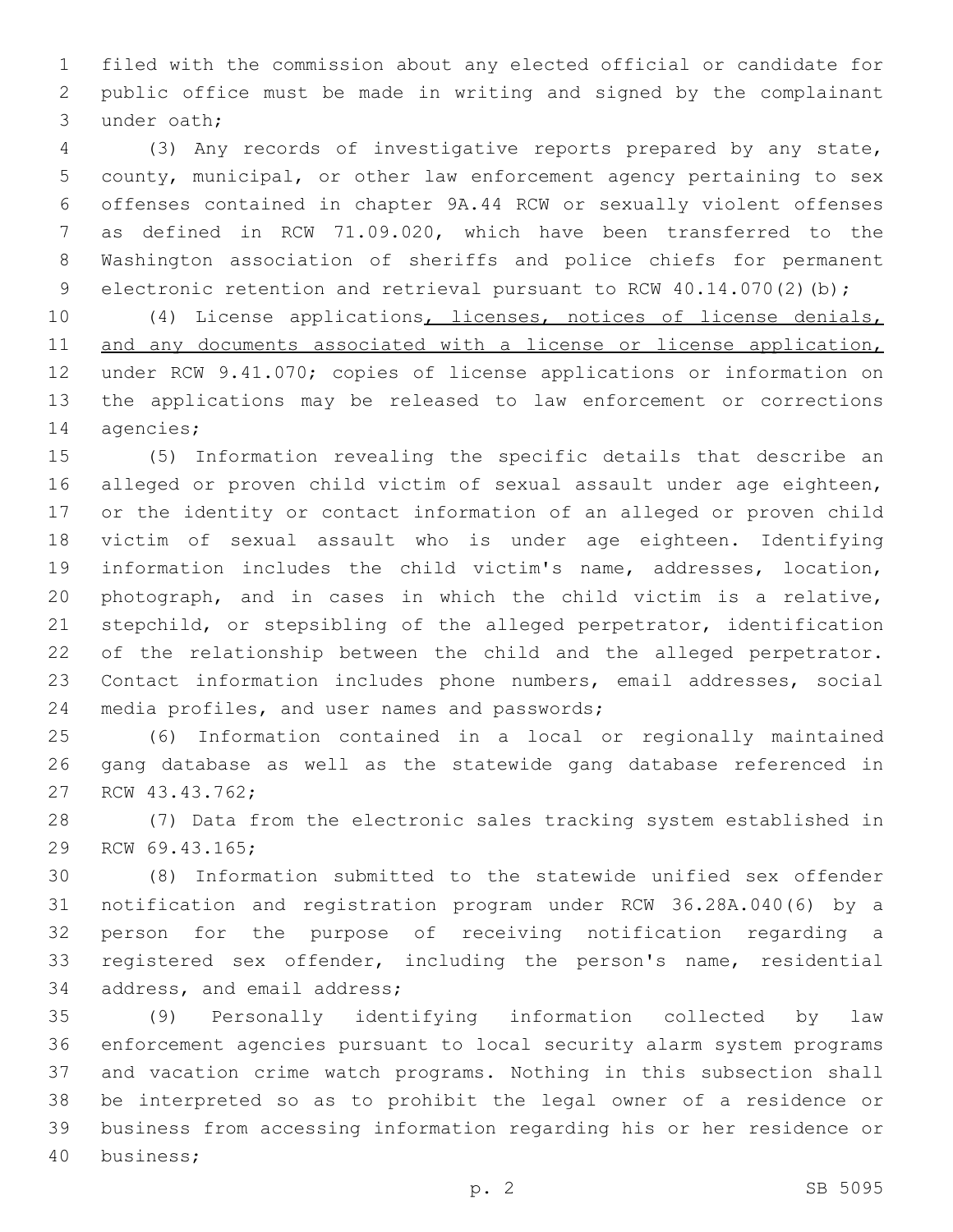(10) The felony firearm offense conviction database of felony 2 firearm offenders established in RCW 43.43.822;

 (11) The identity of a state employee or officer who has in good faith filed a complaint with an ethics board, as provided in RCW 42.52.410, or who has in good faith reported improper governmental action, as defined in RCW 42.40.020, to the auditor or other public 7 official, as defined in RCW 42.40.020;

 (12) The following security threat group information collected and maintained by the department of corrections pursuant to RCW 72.09.745: (a) Information that could lead to the identification of a 11 person's security threat group status, affiliation, or activities; (b) information that reveals specific security threats associated with the operation and activities of security threat groups; and (c) information that identifies the number of security threat group 15 members, affiliates, or associates;

 (13) The global positioning system data that would indicate the location of the residence of an employee or worker of a criminal 18 justice agency as defined in RCW 10.97.030;

 (14) Body worn camera recordings to the extent nondisclosure is essential for the protection of any person's right to privacy as described in RCW 42.56.050, including, but not limited to, the circumstances enumerated in (a) of this subsection. A law enforcement or corrections agency shall not disclose a body worn camera recording to the extent the recording is exempt under this subsection.

 (a) Disclosure of a body worn camera recording is presumed to be highly offensive to a reasonable person under RCW 42.56.050 to the 27 extent it depicts:

 (i)(A) Any areas of a medical facility, counseling, or 29 therapeutic program office where:

 (I) A patient is registered to receive treatment, receiving treatment, waiting for treatment, or being transported in the course 32 of treatment; or

 (II) Health care information is shared with patients, their 34 families, or among the care team; or

 (B) Information that meets the definition of protected health information for purposes of the health insurance portability and accountability act of 1996 or health care information for purposes of 38 chapter 70.02 RCW;

 (ii) The interior of a place of residence where a person has a 40 reasonable expectation of privacy;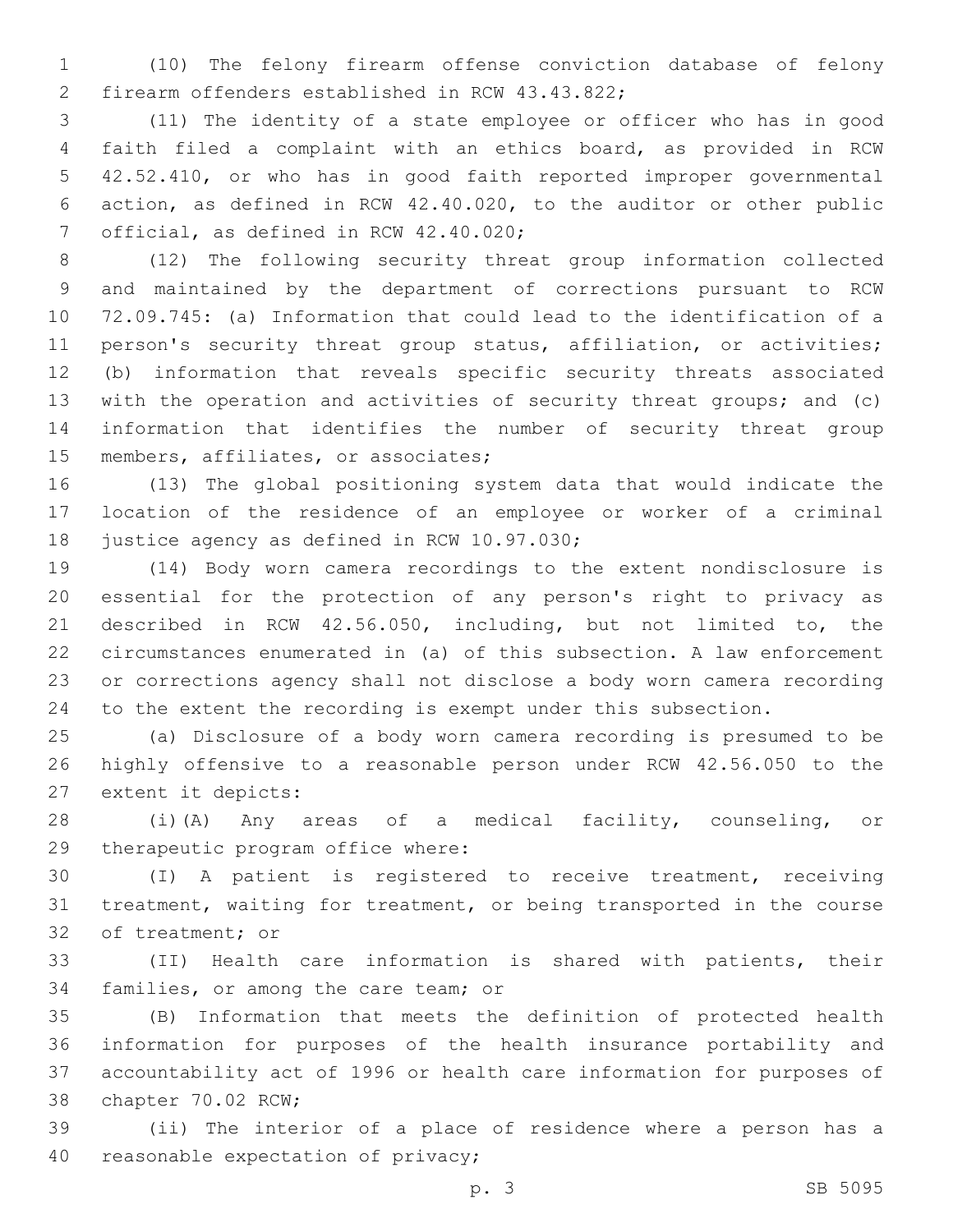1 (iii) An intimate image;

(iv) A minor;2

3 (v) The body of a deceased person;

 (vi) The identity of or communications from a victim or witness of an incident involving domestic violence as defined in RCW 10.99.020 or sexual assault as defined in RCW 70.125.030, or disclosure of intimate images as defined in RCW 9A.86.010. If at the time of recording the victim or witness indicates a desire for disclosure or nondisclosure of the recorded identity or 10 communications, such desire shall govern; or

 (vii) The identifiable location information of a community-based domestic violence program as defined in RCW 70.123.020, or emergency 13 shelter as defined in RCW 70.123.020.

 (b) The presumptions set out in (a) of this subsection may be rebutted by specific evidence in individual cases.

 (c) In a court action seeking the right to inspect or copy a body worn camera recording, a person who prevails against a law enforcement or corrections agency that withholds or discloses all or part of a body worn camera recording pursuant to (a) of this subsection is not entitled to fees, costs, or awards pursuant to RCW 42.56.550 unless it is shown that the law enforcement or corrections agency acted in bad faith or with gross negligence.

(d) A request for body worn camera recordings must:

 (i) Specifically identify a name of a person or persons involved in the incident;

26 (ii) Provide the incident or case number;

 (iii) Provide the date, time, and location of the incident or 28 incidents; or

 (iv) Identify a law enforcement or corrections officer involved 30 in the incident or incidents.

 (e)(i) A person directly involved in an incident recorded by the requested body worn camera recording, an attorney representing a person directly involved in an incident recorded by the requested body worn camera recording, a person or his or her attorney who requests a body worn camera recording relevant to a criminal case involving that person, or the executive director from either the Washington state commission on African American affairs, Asian Pacific American affairs, or Hispanic affairs, has the right to obtain the body worn camera recording, subject to any exemption under this chapter or any applicable law. In addition, an attorney who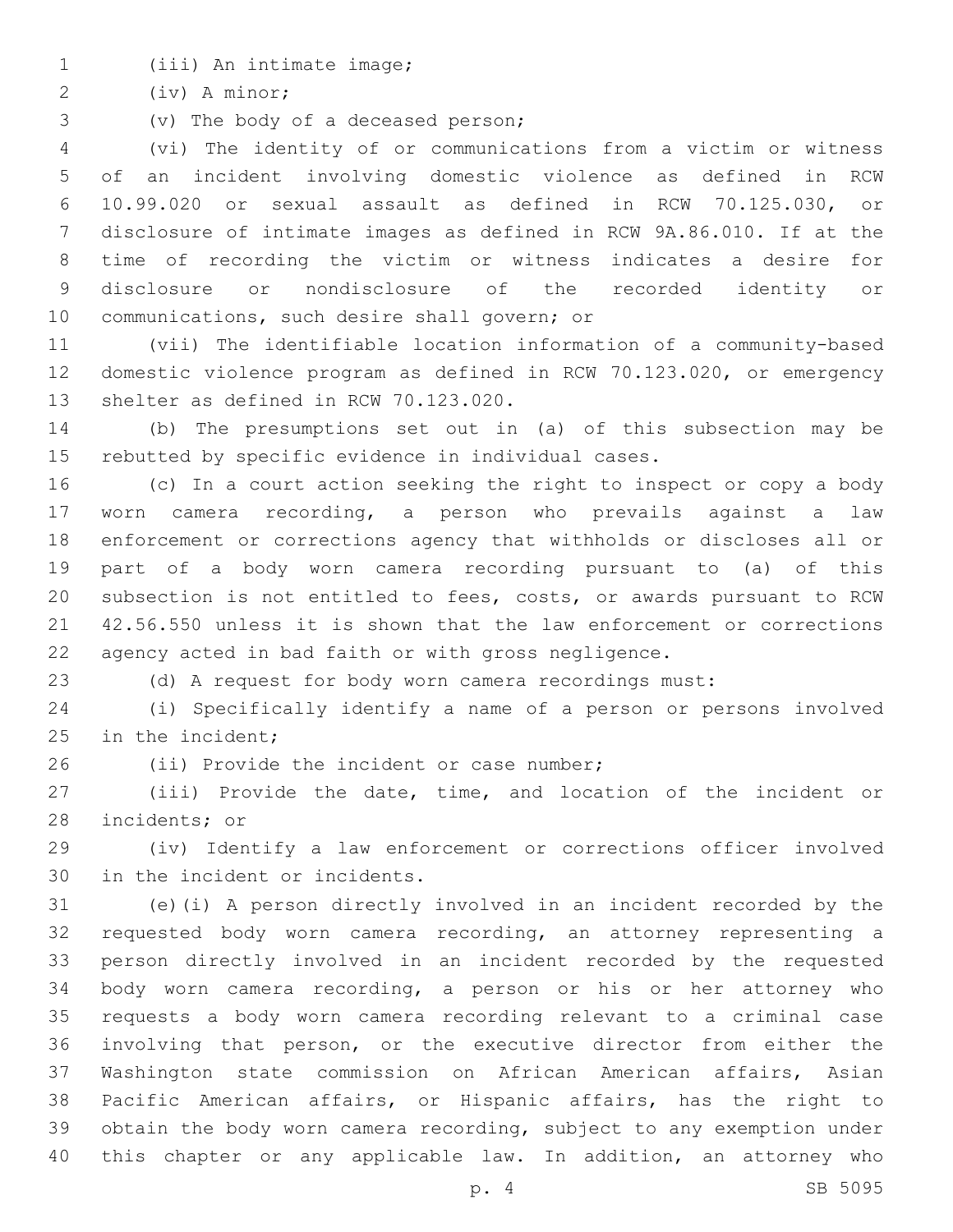represents a person regarding a potential or existing civil cause of action involving the denial of civil rights under the federal or state Constitution, or a violation of a United States department of justice settlement agreement, has the right to obtain the body worn camera recording if relevant to the cause of action, subject to any exemption under this chapter or any applicable law. The attorney must explain the relevancy of the requested body worn camera recording to the cause of action and specify that he or she is seeking relief from 9 redaction costs under this subsection (14) (e).

 (ii) A law enforcement or corrections agency responding to requests under this subsection (14)(e) may not require the requesting individual to pay costs of any redacting, altering, distorting, pixelating, suppressing, or otherwise obscuring any portion of a body 14 worn camera recording.

 (iii) A law enforcement or corrections agency may require any person requesting a body worn camera recording pursuant to this subsection (14)(e) to identify himself or herself to ensure he or she is a person entitled to obtain the body worn camera recording under 19 this subsection  $(14)(e)$ .

 (f)(i) A law enforcement or corrections agency responding to a request to disclose body worn camera recordings may require any requester not listed in (e) of this subsection to pay the reasonable costs of redacting, altering, distorting, pixelating, suppressing, or otherwise obscuring any portion of the body worn camera recording prior to disclosure only to the extent necessary to comply with the 26 exemptions in this chapter or any applicable law.

 (ii) An agency that charges redaction costs under this subsection (14)(f) must use redaction technology that provides the least costly commercially available method of redacting body worn camera recordings, to the extent possible and reasonable.

 (iii) In any case where an agency charges a requestor for the costs of redacting a body worn camera recording under this subsection (14)(f), the time spent on redaction of the recording shall not count towards the agency's allocation of, or limitation on, time or costs 35 spent responding to public records requests under this chapter, as established pursuant to local ordinance, policy, procedure, or state law.37

38 (g) For purposes of this subsection (14):

 (i) "Body worn camera recording" means a video and/or sound recording that is made by a body worn camera attached to the uniform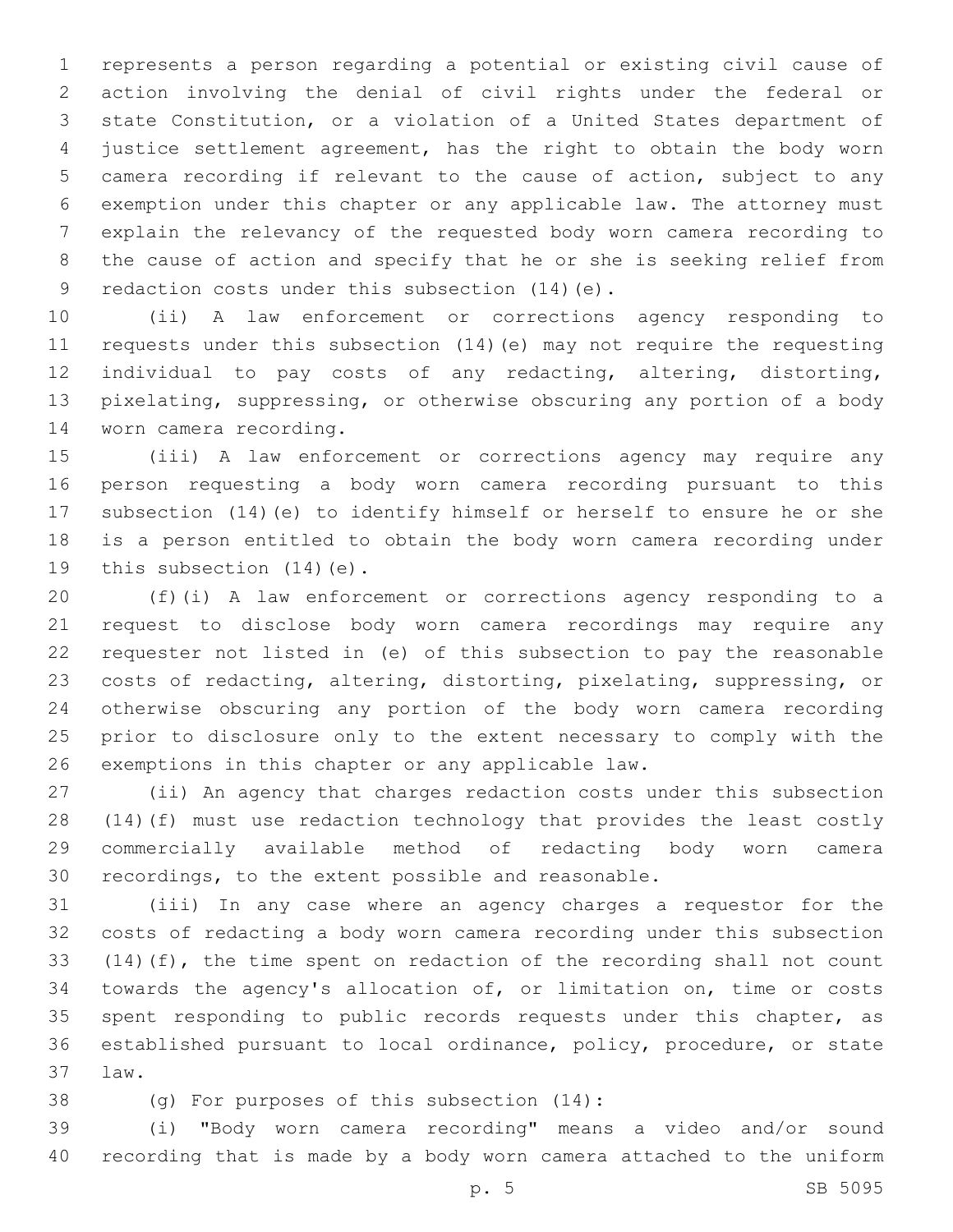or eyewear of a law enforcement or corrections officer while in the 2 course of his or her official duties; and

 (ii) "Intimate image" means an individual or individuals engaged in sexual activity, including sexual intercourse as defined in RCW 9A.44.010 and masturbation, or an individual's intimate body parts, whether nude or visible through less than opaque clothing, including the genitals, pubic area, anus, or postpubescent female nipple.

 (h) Nothing in this subsection shall be construed to restrict access to body worn camera recordings as otherwise permitted by law for official or recognized civilian and accountability bodies or 11 pursuant to any court order.

 (i) Nothing in this section is intended to modify the obligations of prosecuting attorneys and law enforcement under *Brady v. Maryland,*  373 U.S. 83, 83 S. Ct. 1194, 10 L. Ed. 2d 215 (1963), *Kyles v. Whitley*, 541 U.S. 419, 115 S. Ct. 1555, 131 L. Ed.2d 490 (1995), and the relevant Washington court criminal rules and statutes.

 (j) A law enforcement or corrections agency must retain body worn camera recordings for at least sixty days and thereafter may destroy the records in accordance with the applicable records retention 20 schedule:

 (15) Any records and information contained within the statewide sexual assault kit tracking system established in RCW 43.43.545;

 (16)(a) Survivor communications with, and survivor records 24 maintained by, campus-affiliated advocates.

 (b) Nothing in this subsection shall be construed to restrict access to records maintained by a campus-affiliated advocate in the 27 event that:

(i) The survivor consents to inspection or copying;

 (ii) There is a clear, imminent risk of serious physical injury 30 or death of the survivor or another person;

(iii) Inspection or copying is required by federal law; or

 (iv) A court of competent jurisdiction mandates that the record 33 be available for inspection or copying.

 (c) "Campus-affiliated advocate" and "survivor" have the 35 definitions in RCW 28B.112.030;

 (17) Information and records prepared, owned, used, or retained by the Washington association of sheriffs and police chiefs and information and records prepared, owned, used, or retained by the Washington state patrol pursuant to chapter 261, Laws of 2017; and